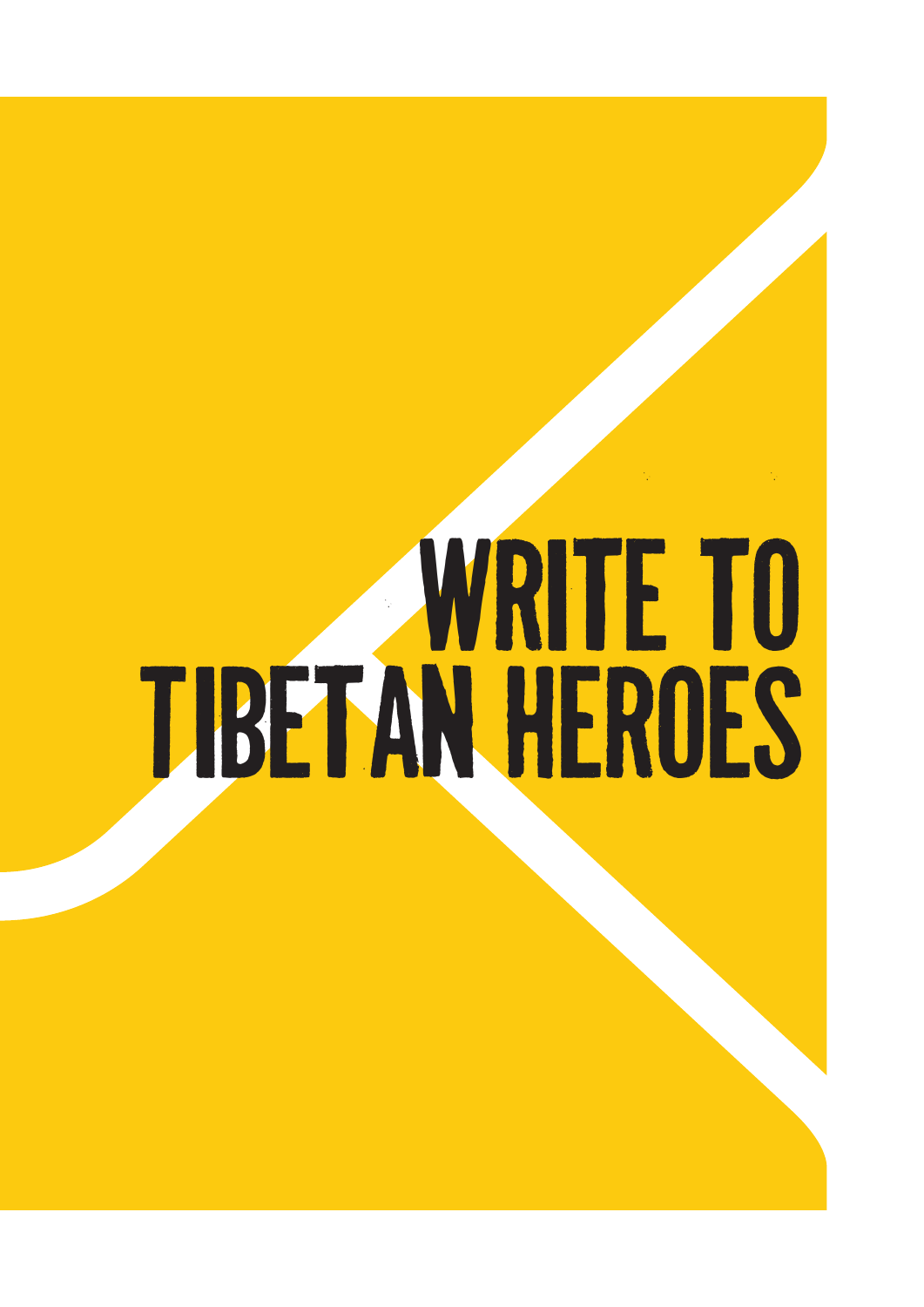# WHAT IS WRITE TO Tibetan Heroes ?

To mark both Human Rights Defenders Day (9 December) and Human Rights Day (10 December) Tibetans and Tibet supporters around the world are taking time out of their days to send a letter to someone they've never met; a Tibetan political prisoner; a Tibetan hero.

#### THERE ARE ESTIMATED TO BE AT LEAST 2,000 TIBETANS CURRENTLY DETAINED BY CHINESE AUTHORITIES FOR OPPOSING OR CRITICIZING CHINA'S RULE OF TIBET.

Write to a Tibetan Hero is a global action to send messages to imprisoned Tibetans to show them that they are not forgotten and that people around the world know about their wrongful detention and their courage.

Writing letters to political prisoners is known in many cases to help boost morale and make an important psychological difference to people while in prison. Despite all our email actions a hand-written letter is still one of the most powerful tools we have as activists: letters can build pressure on authorities by showing there is a level of international support for individual prisoners.

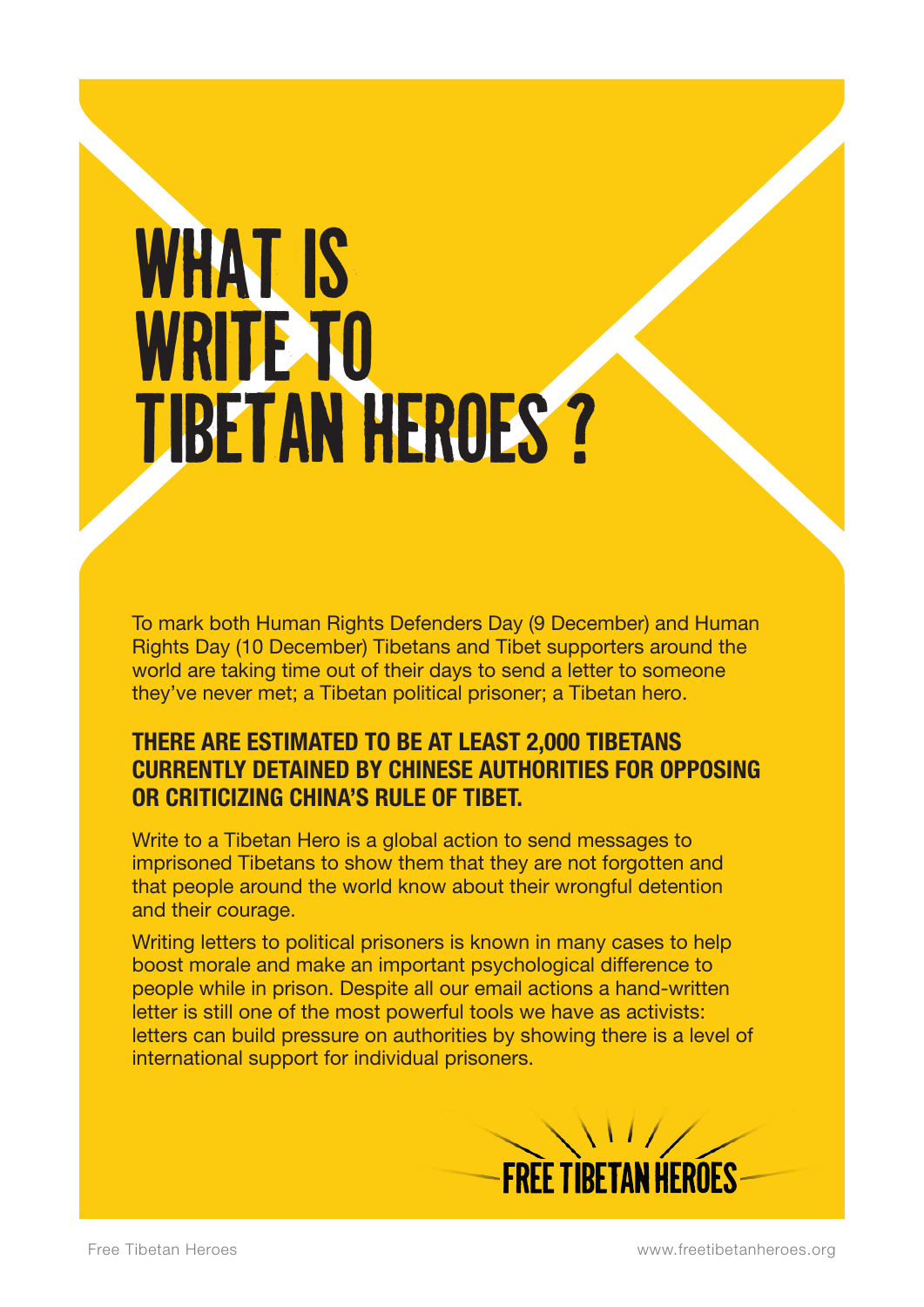### 3 REASONS TO JOIN US

#### 1. IT IS SUCCESSFUL

Your words really can make a difference. Human rights organisations who run letter writing actions have had feedback from released political prisoners that letters from supporters helped change their lives.

#### 2. IT IS SIMPLE

You simply need to write a short letter or message to one or more of the listed Tibetan Heroes. We do then ask that you let us know who you wrote to, which can be just one or many.

In this pack you will find easy to use information with everything you need to write your letter(s).

#### 3. IT GIVES HOPE

By sending a letter, or letters, you will be joining with human rights supporters around the globe who are writing to political prisoners to bring hope and to make change.

As well as writing your own letters you could organise a Tibetan Heroes Rights Write and invite your friends, family, work colleagues and community members together to the give hope and solidarity to Tibetan Heroes in Tibet. Join us!

### FAQS

#### WHAT SHOULD I PUT IN MY LETTER?

You can write something very short and basic, but simply make it personal from you. We have provided a short sample letter to give you an idea but feel free to be creative and let your personality come through. Remember this is a letter of solidarity, aiming to help Tibetan Heroe feel uplifted and supported. Tell them where you're writing from so they know how far their story has traveled.

#### IS THERE ANYTHING I SHOULD AVOID SAYING?

Avoid talking about politics, and definitely do not write about Tibetan freedom or independence. It is highly probable that your letter will be read by the authorities before it reaches the writer, so use your common sense and don't say anything that could put her/him at risk.

#### WHAT LANGUAGE SHOULD I WRITE IN?

Ideally in English, or if that isn't possible please write in your own language. If the Tibetan Heroes does not speak the language in which you are writing, keep the sentences short and simple and the overall length of the message relatively brief to enable the letter to be easily translated.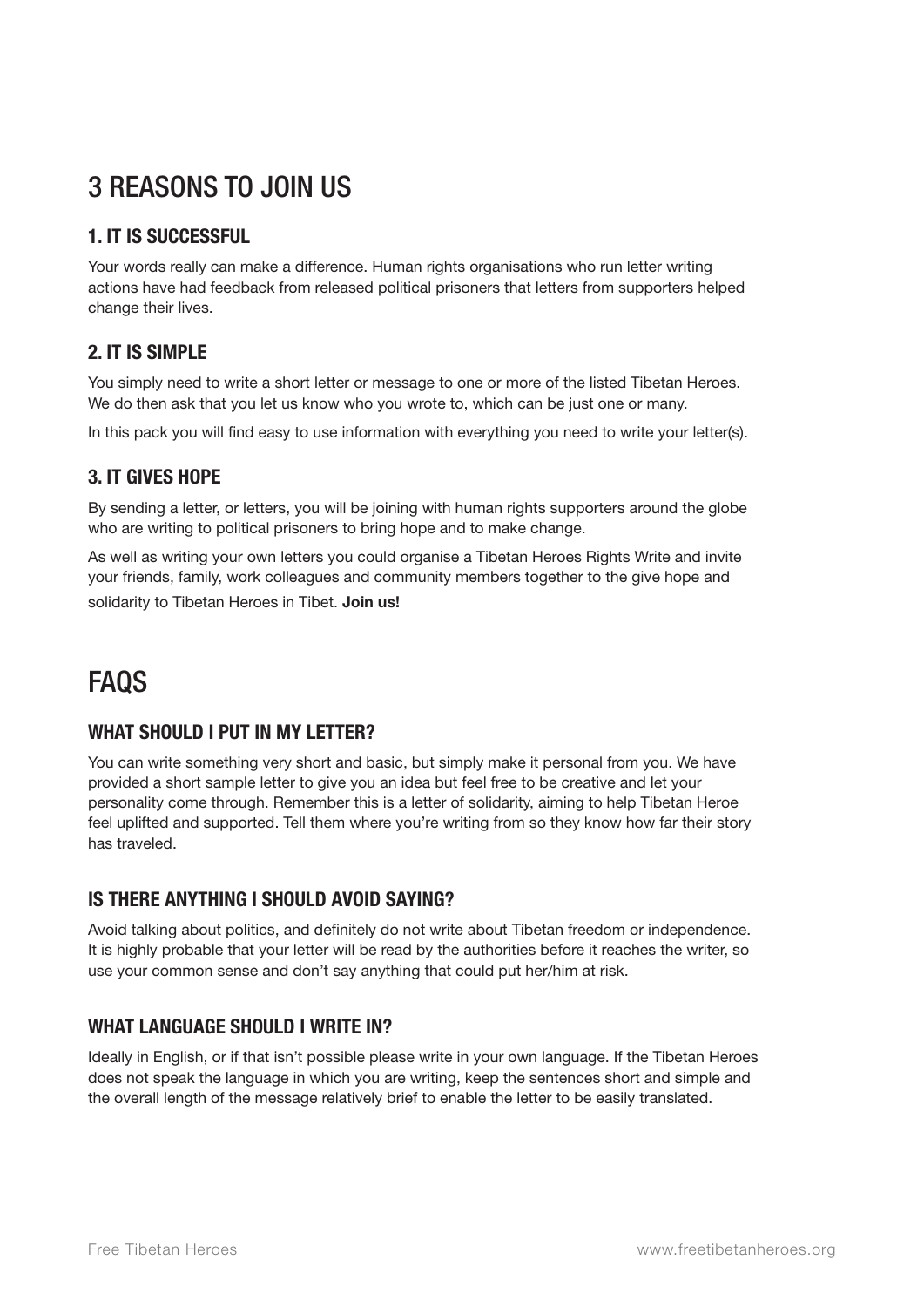

### LHAMO KYAB ལྷ་མོ་སྐྱབས་

Respected Tibetan school teacher sentenced to 15 years for criminal charges after 18 months of detention.

In 2008 Lhamo Kyab, a school teacher from Nagchu in Central Tibet (Ch: Tibet Autonomous Region), was taken away late at night, from a school where she was working. She was first taken to her home by Chinese security personnel who searched through her family possessions, and then to a "secret" detention centre where she was interrogated her about "alleged involvement in political activities." No explanation was given to her family why she was being taken.

Lhamo Kyab was kept in secret detention for nearly two years, without contact with her family or a lawyer, and in January 2010 approximately eighteen months after detention, a court sentenced Lhamo Kyab to 15 years in prison. Her exact medical condition is unknown but she is believed to be in ill health.

#### SEND A SOLIDARITY MESSAGE TO: *If possible please copy and paste the address*

Lhamo Kyab | স্লু'র্মা'ক্সমে' Xizang Lasa Jianyu (Lhasa prison) Duodi street, Duodi village Chengguan district Lhasa, Tibet Autonomous Region, 850000 People's Republic of China

In Chinese: Lhamo Kyab | ལུ་མོ་སྐྲབས་ | 拉姆加(音) 西藏拉萨监狱 公司地址: 西藏自治区·拉萨市·城关区·夺底乡 夺底路

LANGUAGE: English, Tibetan or in your own language

SALUTATION: Dear Lhamo Kyab la

#### SAMPLE MESSAGE:

Dear Lhamo Kyab la,

I'm writing to you from [ADD YOUR COUNTRY]. Please know that I and many others around the world are thinking of you and hope very much for your release.

LET US KNOW: Please let us know that you wrote to a Tibetan Hero at<http://bit.ly/WriteTibetResponse>

IMPORTANT NOTE: Avoid talking about politics, and definitely do not write about Tibetan freedom or independence. It is highly probable that your letter will be read by the authorities before it reaches the prisoner. Please use common sense when composing your text and don't say anything that could put her/ him at risk.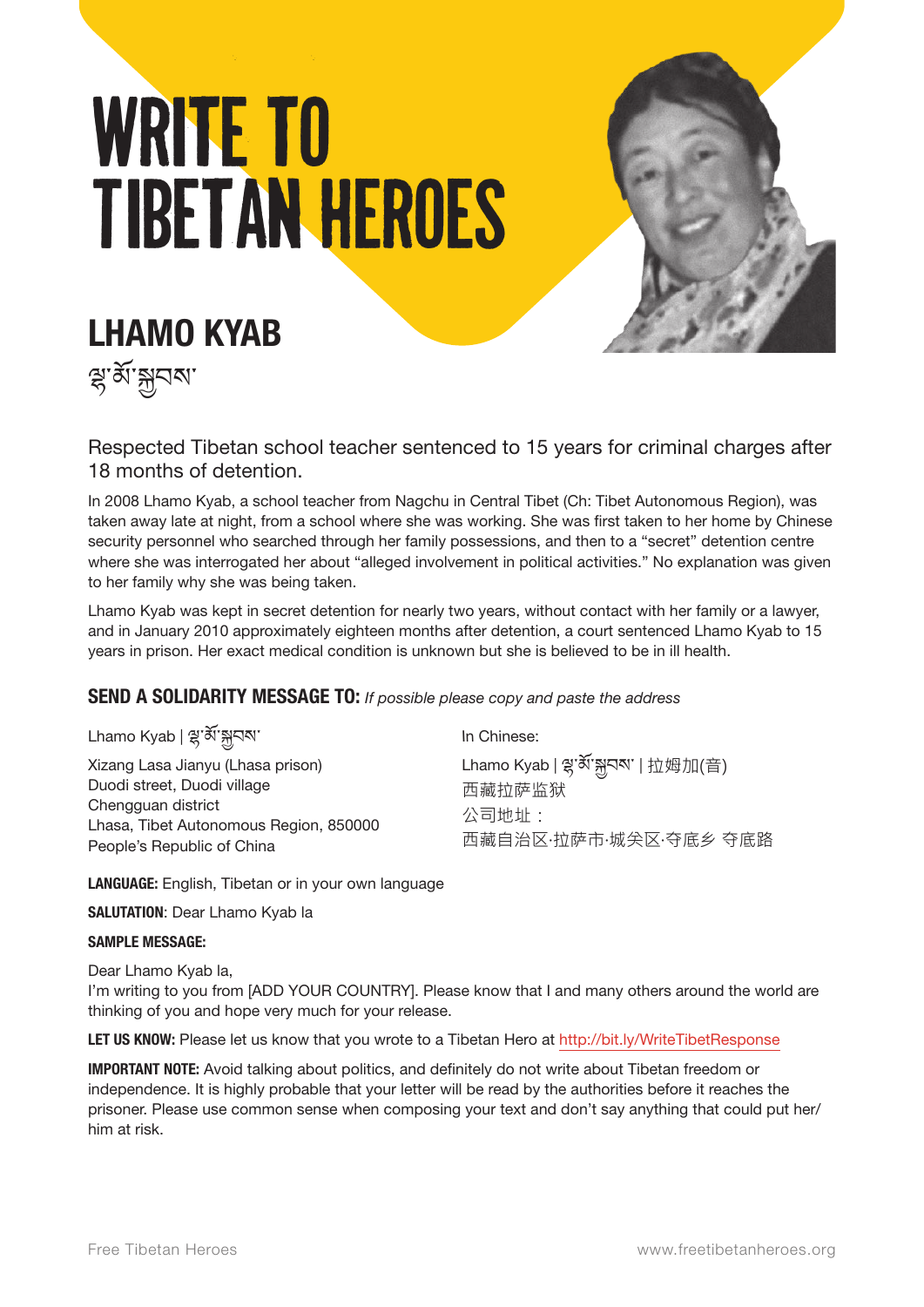

YESHE CHOEDRON ཡེ་ཤེས་ཆོས་སྒྲོན་

Retired Tibetan medical doctor detained in March 2008 and sentenced to 15 years for "espionage".

On 7 November 2008, Yeshe Choedron, a retired medical doctor, was sentenced to 15 years' imprisonment for allegedly providing "intelligence and information" linked to the 2008 protests in Lhasa. The Lhasa Evening News, a government run newspaper, reported that the court convicted Yeshe Choedron of "espionage" and claimed that the Tibetan Government in Exile had "assigned" her a task and provided her with "financial aid."

Yeshe Choedron is being held in the notorious Drapchi Prison and has not been able to see her children since her sentencing. She is believed to be in very poor health.

#### SEND A SOLIDARITY MESSAGE TO: *If possible please copy and paste the address*

Yeshe Choedron | ധাৰ়্থাৰ্ক্তঁম'ৰ্ম্নব'

Drapchi Prison, Zaki village, Lhasa, Tibet Autonomous Region, 850000 People's Republic of China

In Chinese:

Yeshe Choedron | ਘੇ' ਸੇਨ ਲੱਕਾ ਬੁੱਕ | 益西曲珍 拉萨第一监狱, 扎基村, 拉萨市 西藏自治区,中国

LANGUAGE: English, Tibetan or in your own language

SALUTATION: Dear Yeshe Choedron la

#### SAMPLE MESSAGE:

Dear Yeshe Choedron la

I'm writing to you from [ADD YOUR COUNTRY]. Please know that I and many others around the world are thinking of you and hope very much for your release.

LET US KNOW: Please let us know that you wrote to a Tibetan Hero at<http://bit.ly/WriteTibetResponse>

IMPORTANT NOTE: Avoid talking about politics, and definitely do not write about Tibetan freedom or independence. It is highly probable that your letter will be read by the authorities before it reaches the prisoner. Please use common sense when composing your text and don't say anything that could put her/ him at risk.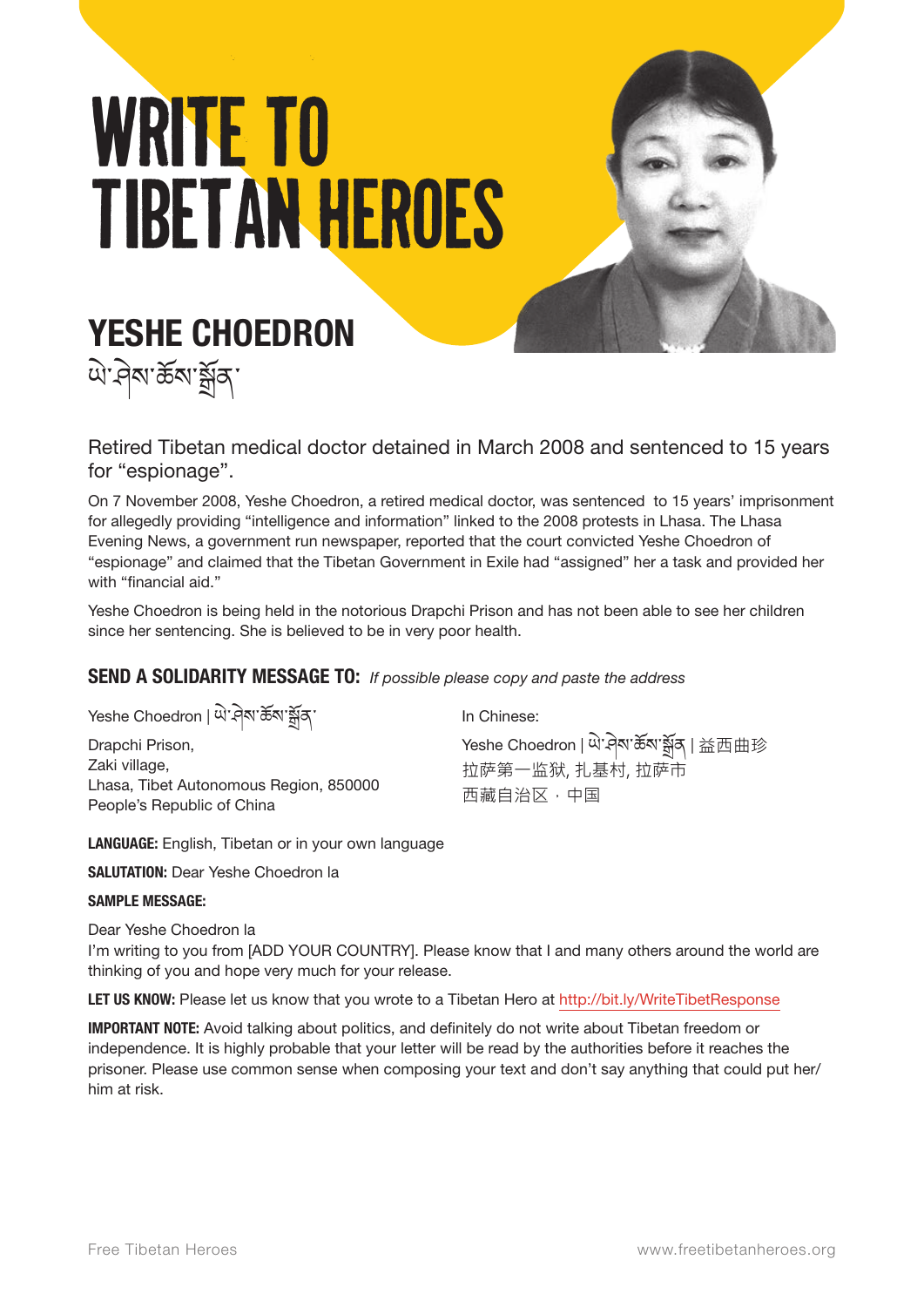

### LHUNDRUB DRAKPA

ལྷུན་འགྲུབ་གྲགས་པ་

Lhundrup Drakpa, a popular Tibetan singer from Driru, Eastern Tibet, was detained in May 2019, less than two months after he released a song – "Black Hat" – that criticised government policies.

After being held for over a year he was sentenced to six years in prison after a 'closed-door trial' during which he was not allowed legal representation of his choice.

Lhundrub Drakpa is known by Tibetans for his devotion to Tibetan cultural and artistic traditions. He is one of the most popular Tibetan singers in the region performing songs that highlight Tibetan national identity and pride.

Lhundrup was beaten during detention and is in serious danger of further torture at the hands of Chinese authorities.

#### SEND A SOLIDARITY MESSAGE TO: *If possible please copy and paste the address*

Lhundrup Drakpa | ལུན་འགྲུབ་གྲགས་པ | 楞珠扎巴 c/o Wang Junzheng General Office of the People's Government of Tibet Autonomous Region, No.1-2, Kangang East Road, Chengguan District, Lhasa, 850000

In Chinese:

Lhundrup Drakpa | <sub>영주</sub> '<sub>(직직'직'직'미지'지 | 楞珠扎巴</sub> c/o Wang Junzheng 王君正 850000 西藏自治區拉薩市城關區康昂東路1號 西藏自治區人民政府

LANGUAGE: English, Tibetan or in your own language

SALUTATION: Dear Lhundrup Drakpa la

#### SAMPLE MESSAGE:

Dear Lhundrup Drakpa la, I'm writing to you from [ADD YOUR COUNTRY]. Please know that I and many others around the world are thinking of you and hope very much for your release.

LET US KNOW: Please let us know that you wrote to a Tibetan Hero at<http://bit.ly/WriteTibetResponse>

IMPORTANT NOTE: Avoid talking about politics, and definitely do not write about Tibetan freedom or independence. It is highly probable that your letter will be read by the authorities before it reaches the prisoner. Please use common sense when composing your text and don't say anything that could put her/ him at risk.

DOWNLOAD ADDRESSES: [https://freetibetanheroes.org/freedom101/wp-content/uploads/2016/12/FTH\\_](https://freetibetanheroes.org/freedom101/wp-content/uploads/2016/12/FTH_WritingKit_2016_ENG_Addresse) [WritingKit\\_2016\\_ENG\\_Addresses.docx](https://freetibetanheroes.org/freedom101/wp-content/uploads/2016/12/FTH_WritingKit_2016_ENG_Addresse)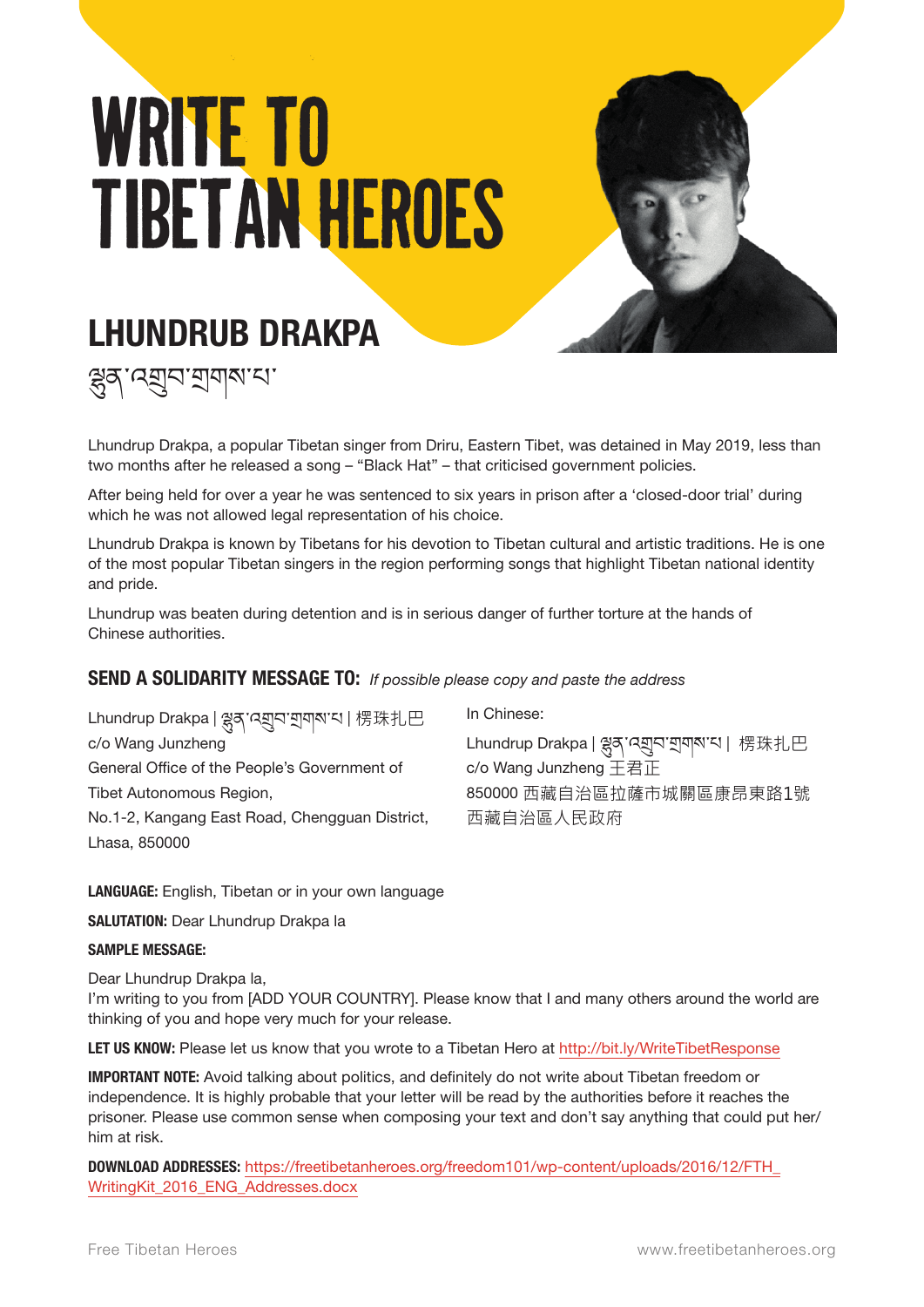

### A-NYA SENGDRA ཨ་ཉ་སེེང་སྒྲ་

A-Nya Sengdra, a Tibetan nomad and environmental activist, was detained by Chinese security officers in Amdo, Eastern Tibet in 2018. His arrest came after years of working to fight corruption and protect his local environment from unregulated mining.

A-Nya was beaten by Chinese security officers and held for over 14 months without trial. For the first 48 days of his detention, A-Nya Sengdra was denied access to his lawyer.

On December 6th 2019 he was found guilty for "gathering people to disturb public order" and "picking quarrels and provoking trouble" – phoney charges China often brings against human rights defenders.

His arrest and detention are a direct response to his peaceful activism as an environmentalist, community leader and anti-corruption activist.

A-Nya is known to be in very poor health.

#### SEND A SOLIDARITY MESSAGE TO: *If possible please copy and paste the address*

A-Nya Sengdra | জ'ন্স'থঁ়া' | 阿亞桑扎 c/ o Wang Jianjun 王建军 No.12 Xidajie, Xining, Qinghai 810000

In Chinese: A-Nya Sengdra | জ'ন্ত'ম<sup>্</sup>ম' | 阿亞桑扎 c/ o Wang Jianjun 王建军 810000 中華人民共和國青海省西寧市西大街12號

LANGUAGE: English, Tibetan or in your own language

SALUTATION: Dear A-Nya Sengdra la

SAMPLE MESSAGE: Dear A-Nya Sengdra la, I'm writing to you from [ADD YOUR COUNTRY]. Please know that I and many others around the world are thinking of you and hope very much for you release.

LET US KNOW: Please let us know that you wrote to a Tibetan Hero at http://bit.ly/WriteTibetResponse

IMPORTANT NOTE: Avoid talking about politics, and definitely do not write about Tibetan freedom or independence. It is highly probable that your letter will be read by the authorities before it reaches the prisoner. Please use common sense when composing your text and don't say anything that could put her/him at risk.

DOWNLOAD ADDRESSES: [https://freetibetanheroes.org/freedom101/wp-content/uploads/2016/12/FTH\\_](https://freetibetanheroes.org/freedom101/wp-content/uploads/2016/12/FTH_WritingKit_2016_ENG_Addresse) [WritingKit\\_2016\\_ENG\\_Addresses.docx](https://freetibetanheroes.org/freedom101/wp-content/uploads/2016/12/FTH_WritingKit_2016_ENG_Addresse)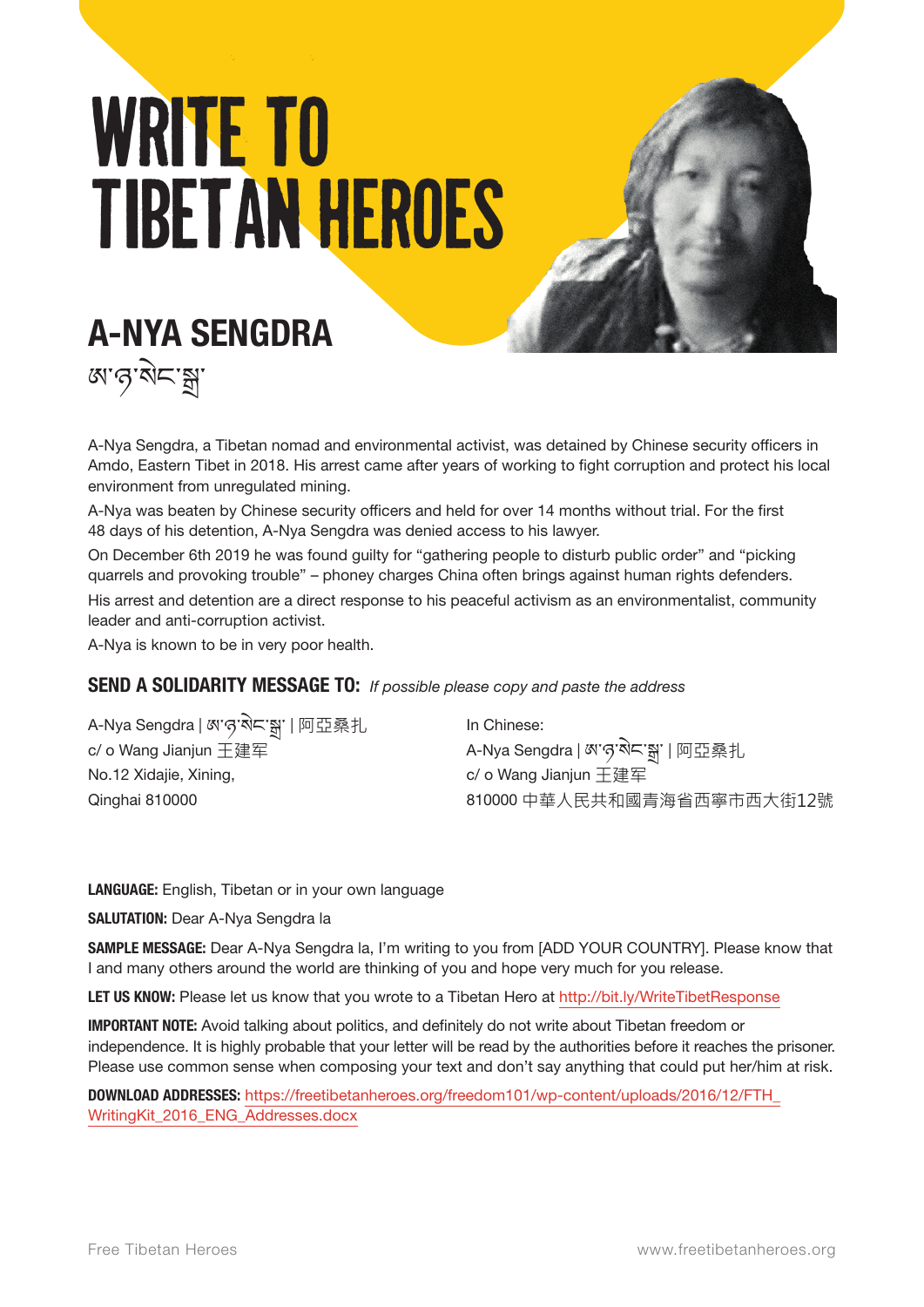### ADDRESS LABELS

Lhamo Kyab | স্লু'র্ম্'ক্লুনম'

Xizang Lasa Jianyu (Lhasa prison) Duodi street, Duodi village Chengguan district Lhasa, Tibet Autonomous Region, 850000 People's Republic of China

Lhamo Kyab | ལུ་མོ་སྐུབས་ | 拉姆加(音) 西藏拉萨监狱 公司地址: 西藏自治区·拉萨市·城 关区·夺底乡 夺底路

Yeshe Choedron | ധ<sup>.</sup> As & স্ক্রিষ

Drapchi Prison, Zaki village, Lhasa, Tibet Autonomous Region, 850000 People's Republic of China

Yeshe Choedron | ਘੇ' Pុੱ ਲੱਕ' ਸ਼ੁੱਕ | 益西曲珍 拉萨第一监狱, 扎基村, 拉萨市 西藏自治区,中国

Lhundrup Drakpa | <sub>영직</sub> '디젝시' 미지지' | 楞珠扎巴

c/o Wang Junzheng General Office of the People's Government of Tibet Autonomous Region, No.1-2, Kangang East Road, Chengguan District, Lhasa, 850000

Lhundrup Drakpa | <sub>영직</sub> 'འགྲུབ'གྲགས་བ | 楞珠扎巴

c/o Wang Junzheng 王君正 850000 西藏自治區拉薩市城關區康昂東路1 號 西藏自治區人民政府

A-Nya Sengdra | ন'ব্য়' ম' | 阿亞桑扎

c/ o Wang Jianjun 王建军 No.12 Xidajie, Xining, Qinghai 810000 A-Nya Sengdra | জ'ন্ত'ম<sup>্</sup>ম' | 阿亞桑扎

c/ o Wang Jianjun 王建军 810000 中華人民共和國青海省西寧市西大街 12號